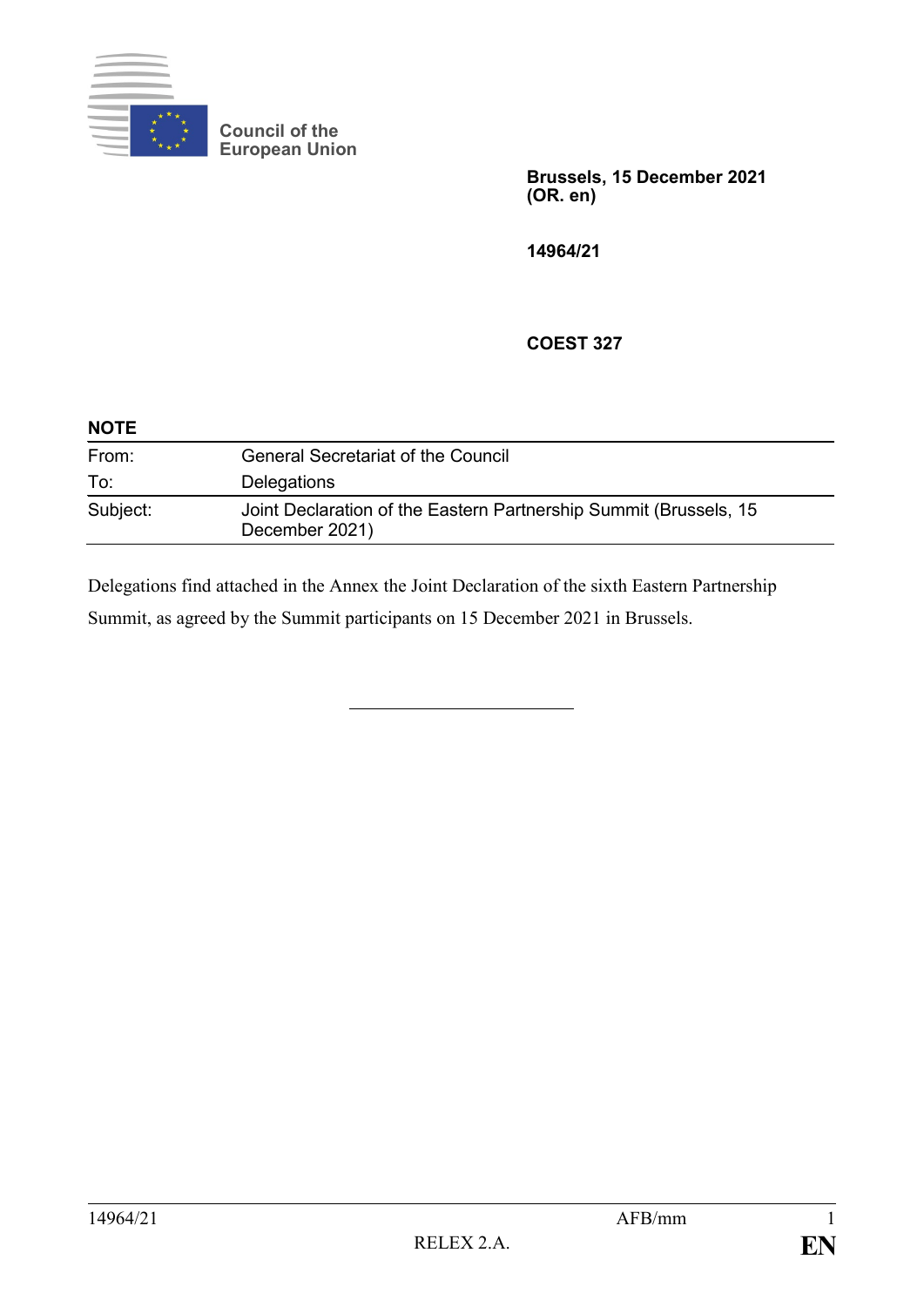# **Joint Declaration of the Eastern Partnership Summit** *'Recovery, Resilience and Reform'* **Brussels, 15 December 2021**

*The Heads of State or Government of the Republic of Armenia, the Republic of Azerbaijan, Georgia, the Republic of Moldova and Ukraine, the representatives of the European Union and the Heads of State or Government of its Member States met in Brussels on 15 December 2021. The President of the European Parliament and representatives of the Committee of the Regions, the European Economic and Social Committee, the European Investment Bank and the European Bank for Reconstruction and Development, the Conference of Regional and Local Authorities of the Eastern Partnership and the Euronest Parliamentary Assembly also contributed to the Summit.*

1. We have come together to reaffirm our strong commitment to our strategic, ambitious and forward-looking Eastern Partnership, which remains firmly based on common fundamental values, mutual interests and shared ownership, responsibility, inclusivity, differentiation and mutual accountability. As a specific dimension of the European Neighbourhood Policy, our partnership allows to bring the European Union and its Eastern European partners closer together. It seeks to foster stability, prosperity and mutual cooperation, and to advance our commitment to the necessary reforms and to address the global and regional challenges that we face for the benefit of all our citizens.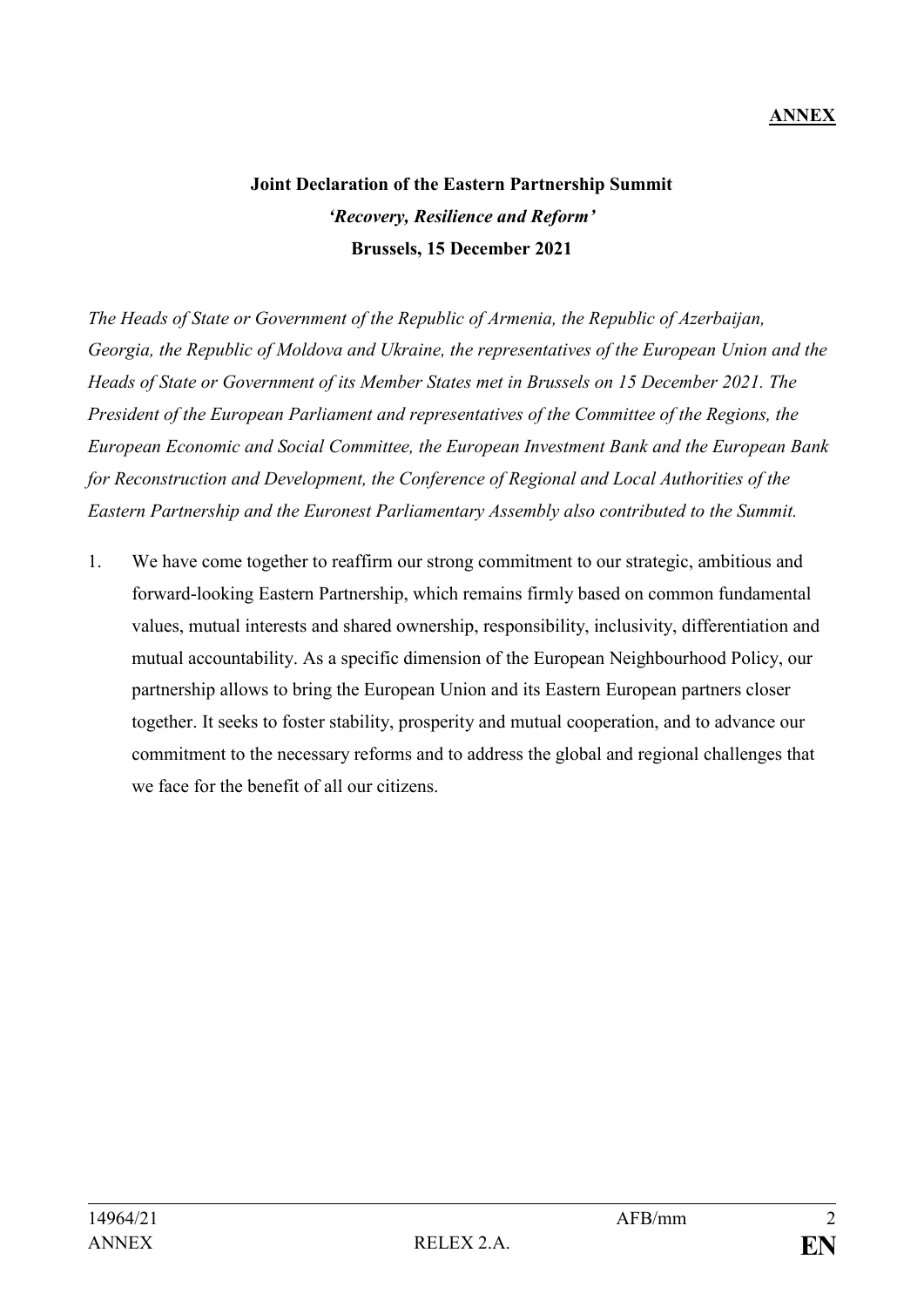### **VALUES**

- 2. We are bound by our joint determination to further strengthen democracy and the rule of law in our societies. The protection of human rights and fundamental freedoms, including the rights of persons belonging to minorities, fostering inclusive societies, promoting gender equality as well as full respect for the principles and norms of international law remain the cornerstones of our partnership and underpin our joint work in all priority areas. The European Union remains committed in its support to the territorial integrity within their internationally recognised borders, independence, and sovereignty of all Eastern partners, with respect for and adherence to the purposes and principles enshrined in the UN Charter, the 1975 Helsinki Final Act and the 1990 Charter of Paris, which are fundamental to our shared vision for a peaceful and undivided Europe.
- 3. We reconfirm our commitments taken at previous Summits and in bilateral agreements as well as our determination to carry them forward. On this path, our ambitious reform agenda and enhanced cooperation remains the necessary condition for progress and support: increasing prosperity and fostering peace, stability, sustainability and resilience in the region, notably in the context of the COVID-19 pandemic. Our cooperation and support will particularly aim at the delivery of key global policy objectives, including the Paris Agreement on Climate Change and the UN 2030 Agenda and its Sustainable Development Goals.
- 4. We remain deeply concerned about the continuous destabilisation and violations of the principles of international law in many parts of the Eastern Partnership region that pose a threat to peace, security and stability. We call for renewed efforts to promote the peaceful settlement of unresolved conflicts in the Eastern Partnership region based on the principles and norms of international law. The peaceful resolution of conflicts, building trust and good neighbourly relations are essential to economic and social development and cooperation. We welcome EU's efforts, enhanced engagement and strengthened role in conflict prevention, conflict resolution, confidence building, in the framework or in support of existing agreed negotiating formats and processes, including through field presence, when appropriate.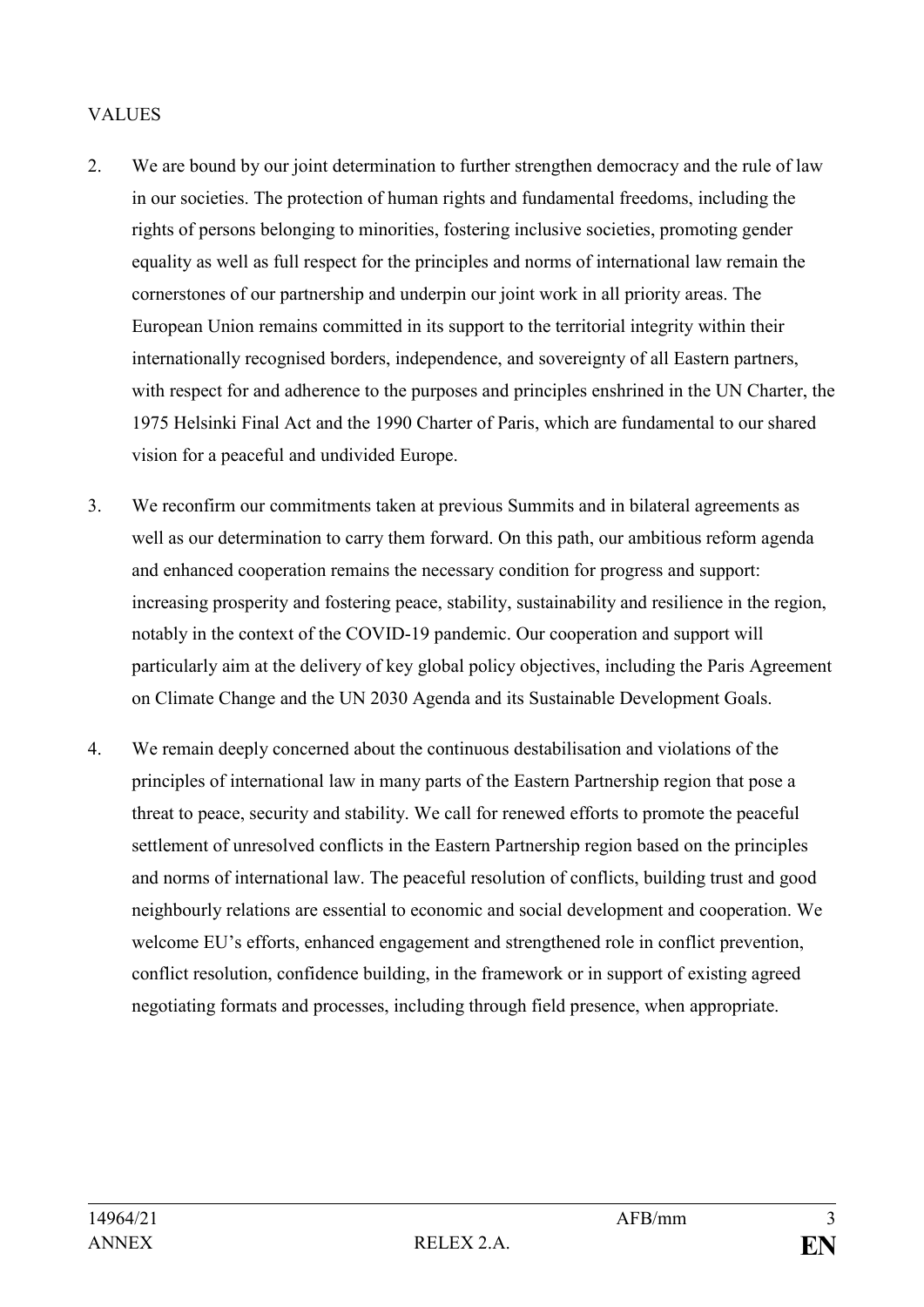- 5. The scope and depth of our cooperation are determined by our respective agreements and will continue to be shaped by the ambitions and needs of both the EU and the partners as well as by the pace and quality of reforms. We recognise that the EU's conditionality and incentivebased approach ("more-for-more" and "less-for-less") will continue to benefit those partners most engaged in implementing reforms.
- 6. We reaffirm the sovereign right of each partner to choose the level of ambition and the goals to which it aspires in its relations with the European Union. We stress that this is a constructive partnership, which is not directed against anyone, but is designed to contribute to peace and prosperity for all countries in the neighbourhood. The Eastern Partnership will remain inclusive and flexible, allowing common regional and global challenges to be tackled jointly in a wide range of areas, including through deeper sectoral cooperation and exchanges. We emphasise in this regard our particular objective to enhance and support regional cooperation in the Eastern Partnership region, including strengthening links and transport connectivity.

## PARTNERSHIP

7. We commend the full entry into force of the Association Agreements (AAs) and Deep and Comprehensive Free Trade Areas (DCFTAs) with Georgia, the Republic of Moldova and Ukraine, the latter following the December 2016 decision by the EU Heads of State or Government.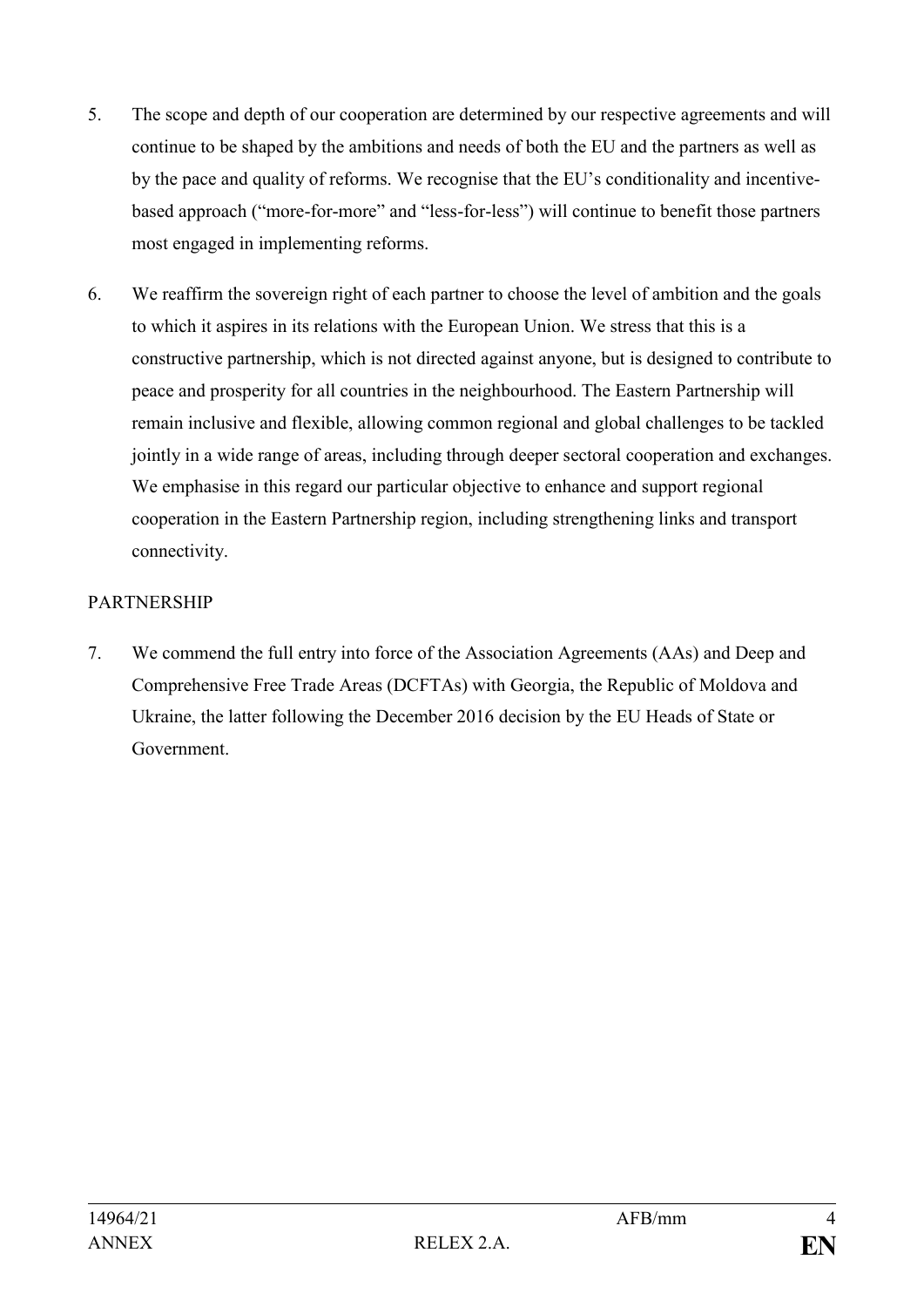- 8. In this context, we acknowledge the European aspirations and the European choice of the partners concerned, as stated in the Association Agreements. The agreements provide for accelerating political association and economic integration with the European Union. We welcome progress so far and encourage the full implementation of these Association Agreements and their Deep and Comprehensive Free Trade Areas. We recall that the effective implementation of the Association Agreements and their DCFTAs, linked to the broader process of regulatory approximation and related necessary reforms, contributes to establishing the conditions for enhanced economic and trade relations with the EU leading towards further gradual economic integration in the European Union Internal Market, as envisaged in the Association Agreements. The EU remains committed to supporting the efforts of the associated partners in this regard.
- 9. The EU and interested partners commend the entry into force of the Comprehensive and Enhanced Partnership Agreement between the EU and Armenia in March 2021, welcome the progress so far and encourage its full implementation leading to a new level of partnership.
- 10. The EU and interested partners welcome progress in the ongoing negotiations between the EU and Azerbaijan on a new comprehensive Agreement.
- 11. The EU regrets the decision of the Belarusian authorities to suspend their participation in the Eastern Partnership and look forward to resuming cooperation with the Belarusian authorities as soon as necessary conditions for peaceful democratic transition are in place to build on a joint agenda based on common values and shared interests. In the meantime, the EU continues engagement with and support for the Belarus citizens, civil society and independent media. The comprehensive plan of economic support for a democratic Belarus, of up to EUR 3 billion, reflects the EU's commitment to support the democratic choice of the Belarusian people. Reiterating previous statements, the EU condemns the instrumentalisation of migrants and refugees by the Belarusian authorities and indeed all incidents of instrumentalisation of migrants for political purposes.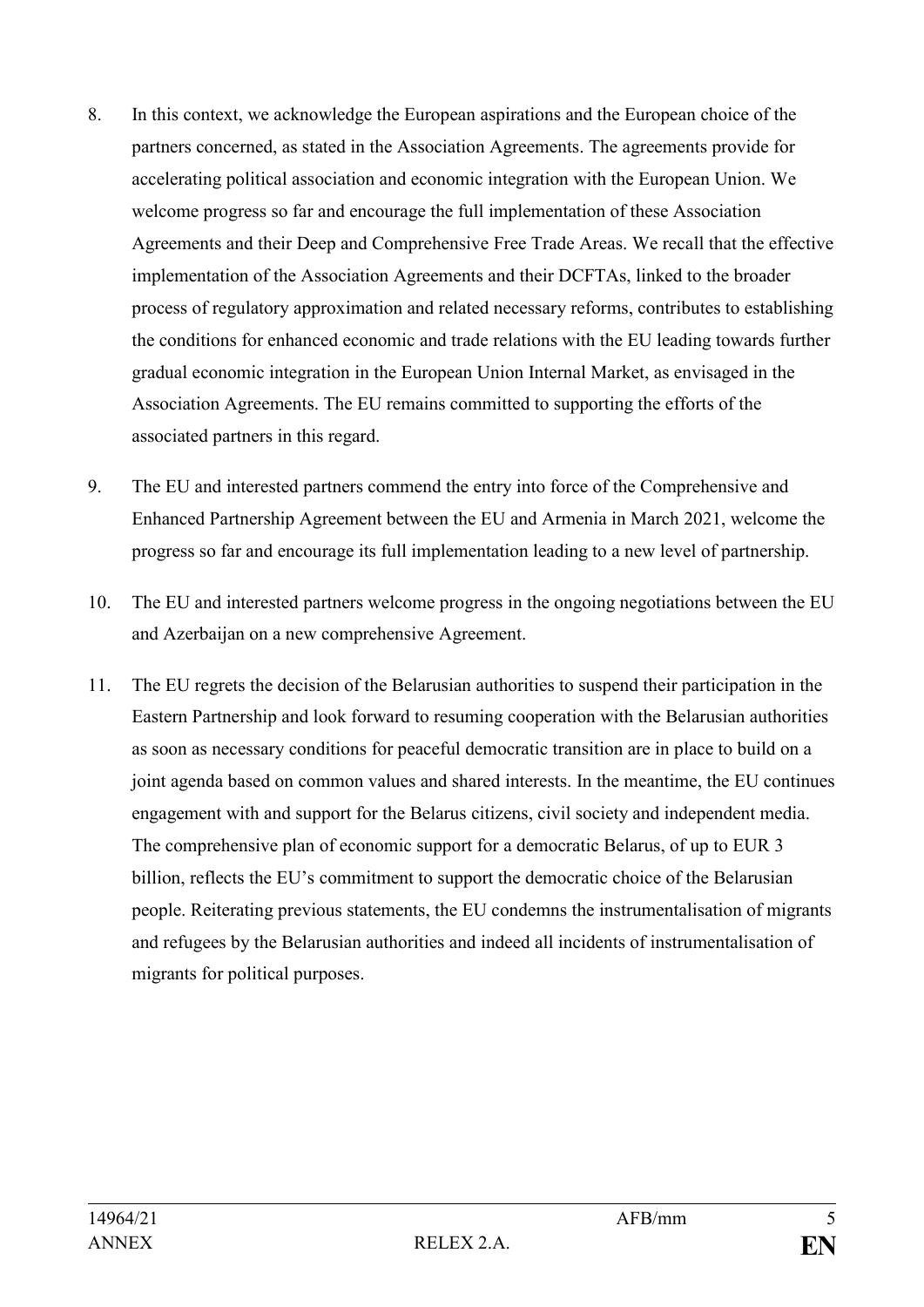- 12. In line with the principles of differentiation and inclusivity, the EU acknowledges the initiative of the trio of associated partners Georgia, the Republic of Moldova and Ukraine, to enhance the cooperation with the EU, and takes good note of the increased coordination amongst them on matters of common interest related to the implementation of the Association Agreements and DCFTAs, and on cooperation within the Eastern Partnership. In this context, building on the progress achieved so far, within joint discussions on association-related reforms in order to facilitate full implementation of the AAs/DCFTA, the EU and all interested partners will explore options for enhanced sectoral cooperation, including, but not limited to, the areas of the twin green and digital transitions, connectivity, energy security, justice and home affairs, strategic communication and healthcare. At the same time, the EU continues to stress the importance of the principle of inclusivity, providing equal access to opportunities and resources to all interested partners.
- 13. We remain open to examining the possibility of cooperation with third countries on a case-bycase basis on the basis of shared values, including in complementarity with other regional formats such as the Black Sea Synergy, where such participation would contribute and bring added value to the objectives of the Eastern Partnership.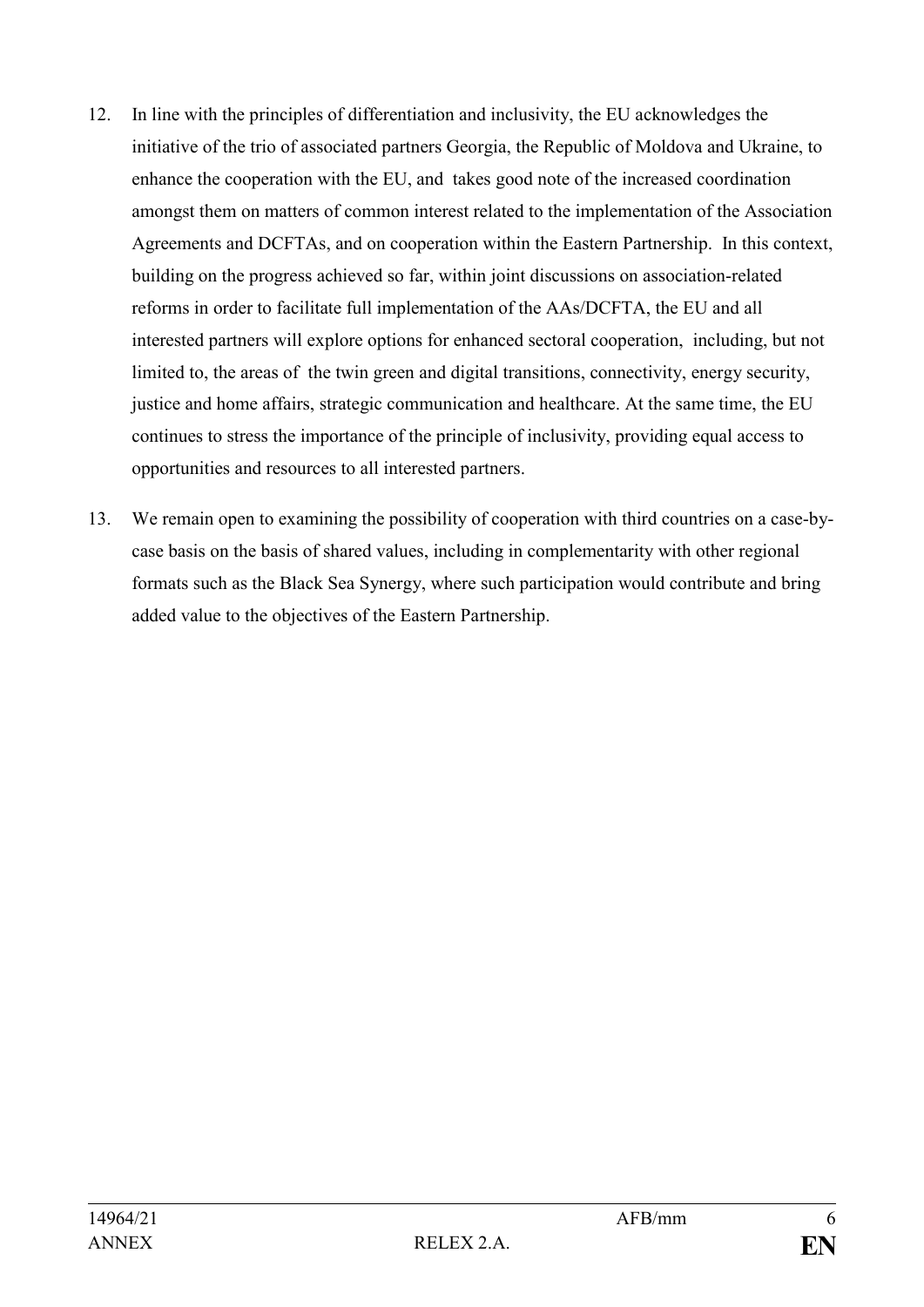#### RESILIENCE AND PROSPERITY

14. We will seek to enhance our cooperation including on the basis of the Joint Communication 'Eastern Partnership policy beyond 2020: Reinforcing resilience – an Eastern partnership that delivers for all'**[1](#page-6-0)**, and as a result of the comprehensive consultation with and contributions from Member States, Eastern partner countries and other Eastern Partnership stakeholders. Strengthening resilience remains our overriding policy objective under our agenda of 'Recovery, Resilience and Reform', structured around the two pillars of governance and investment. We welcome the set of concrete post-2020 priorities summarised in the Annex and highlight in particular the emphasis on generating concrete benefits for the people. The new agenda will be underpinned by the EUR 2.3 billion regional economic and investment plan with a potential to mobilise up to EUR 17 billion in public and private investments for the region, which underpins the future agenda. This multi-country and multi-sector investment plan is for the benefit of the Eastern Partnership region as a whole. Acknowledging the outstanding challenges, we underscore that sustained reform progress in partner countries, and its monitoring, in close coordination with EU Member States, in particular in the areas of common fundamental values and governance, rule of law, justice sector reform, fight against corruption remain key to reach the objectives of the Eastern Partnership and a successful implementation of its agenda, including the Economic and Investment Plan. The EU's support will reflect its conditionality and incentive-based approach and will be conditional upon the implementation of agreed reforms. This will influence structural reforms, particularly in the rule of law and justice reform and anti-corruption.

<span id="page-6-0"></span><sup>&</sup>lt;u>.</u> **<sup>1</sup>** JOIN (2020) 7 final, 18.3.2020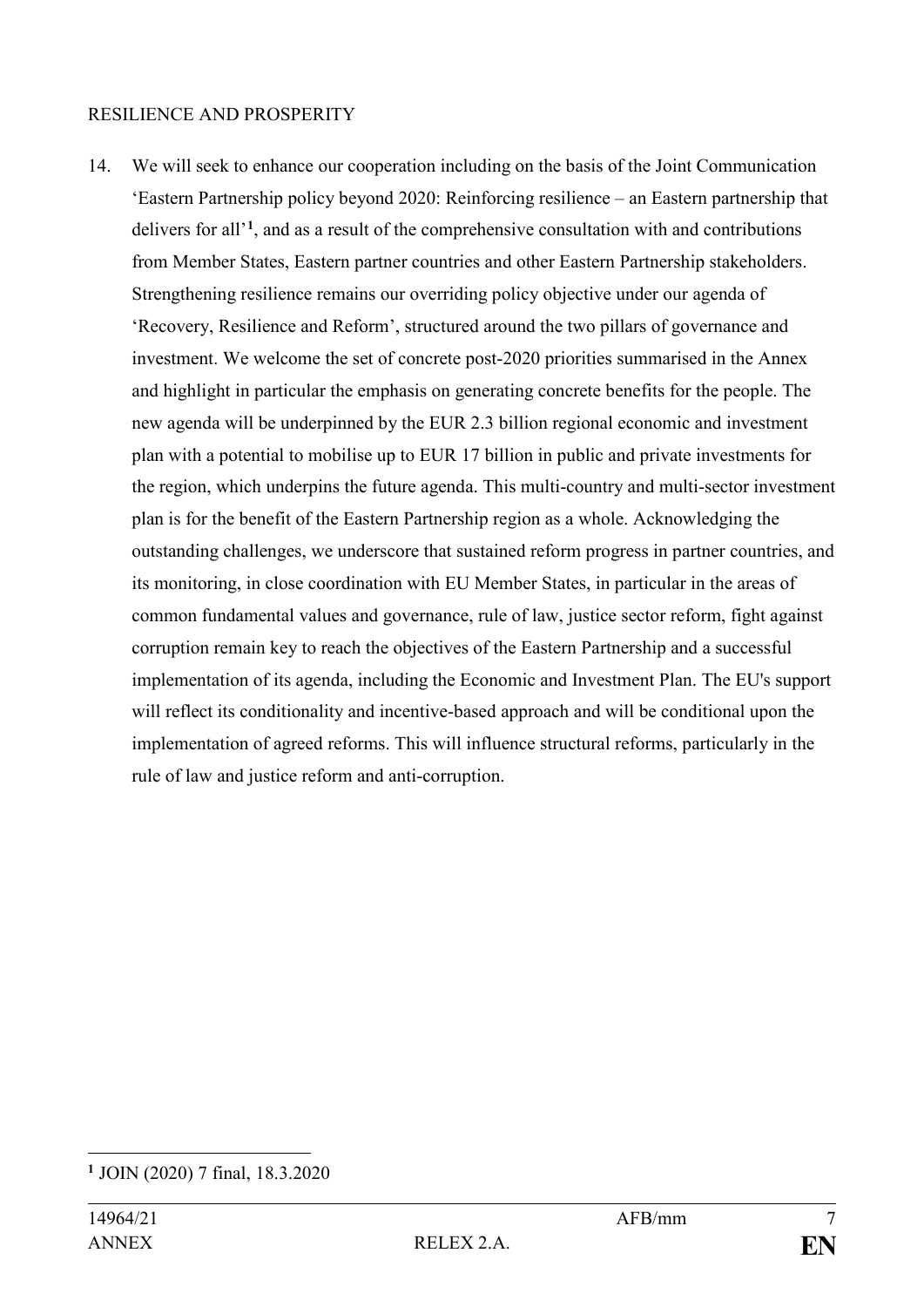15. In order to enhance resilience, we will focus on strengthening rule of law, establishing efficient, transparent and accountable public administration at all levels of government, tackling fraud, corruption and economic crime, combatting organised crime and strengthening security, as well as cyber resilience, including cyber and hybrid threats. We highlight the importance of enhancing, where appropriate, security dialogue and cooperation in the areas of CSDP, and welcome in this regard the partners' valuable contribution to EU missions and operations and the EU's support under the European Peace Facility (EPF). Gradual convergence in the area of foreign and security policy will be promoted, in line with partners' commitments with the EU. We also reconfirm the importance of strengthening strategic communication for building resilience, including the fight against disinformation and information manipulation, and we call for stronger and more strategic approaches as well as enhanced cooperation between the EU and the Eastern partners. We underline the importance of a well-functioning media environment and freedom of speech, recognising the need for enhanced support to independent media. The partnership will work to strengthen the civil society enabling environment and youth participation, as stressed by the 5<sup>th</sup> Eastern Partnership Youth Forum in Slovenia in November 2021, education reform, strengthen independent media, enhance democracy, avoid inflammatory rhetoric and provocative actions, promote and mainstream gender equality, protect human rights, strengthen health resilience, and work to improve legal and labour mobility in line with national competences while jointly tackling irregular migration.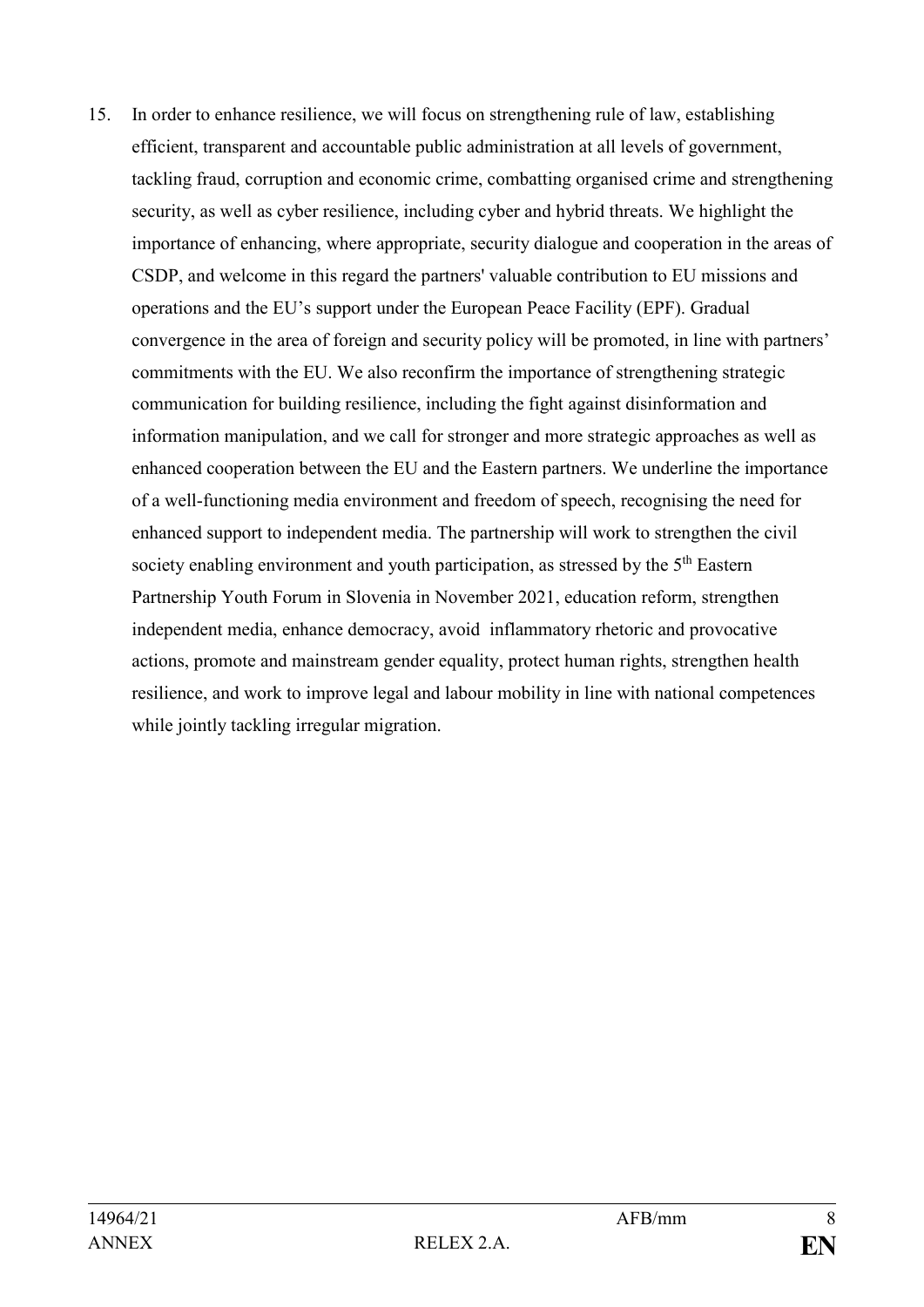16. We will equally focus on strengthening economic resilience through fostering trade and economic integration, investment and access to finance, enhanced transport connectivity, and investing in people and knowledge societies. In this regard, the EU and interested partners welcome the recent signature of the common aviation area agreements with Armenia and Ukraine. The EU and interested partners also welcome the agreements with Armenia, Georgia, the Republic of Moldova and Ukraine for their association to Horizon Europe. The EU and interested partners welcome the completion of the Southern Gas Corridor project, which has contributed to the diversification of gas sources and routes of supply to the EU. As confirmed in the 3rd ministerial meeting on environment and climate change in Portugal in June 2021, we will work to enhance environmental and climate resilience by advancing green transition through investments and cooperation on circular economy, green growth and climate adaptation, and strengthening biodiversity. The EU supports an intensification of the efforts by partner countries towards climate neutrality in 2050, by phasing out coal and making more ambitious Nationally Determined Contributions and we will jointly work towards accelerating their implementation in line with the commitments of COP26. We will also join forces in accelerating the process of energy transition to reduce the carbon footprint and further strengthen inclusive sustainable development in the energy sector in line with the European Energy Union strategy, as appropriate. We will step up our work to strengthen energy security under changing circumstances and prevent the use of gas as weapon or geopolitical lever. Nuclear safety will also be strengthened. We will accelerate the shift to sustainable and smart mobility. Furthermore, we will aim at accelerating the digital transformation including investments in digital infrastructure and e-governance. Building on the regional roaming agreement, we will explore further the possibility of a common international roaming space including the economically sustainable reduction of roaming tariffs between the EU and the Eastern partners.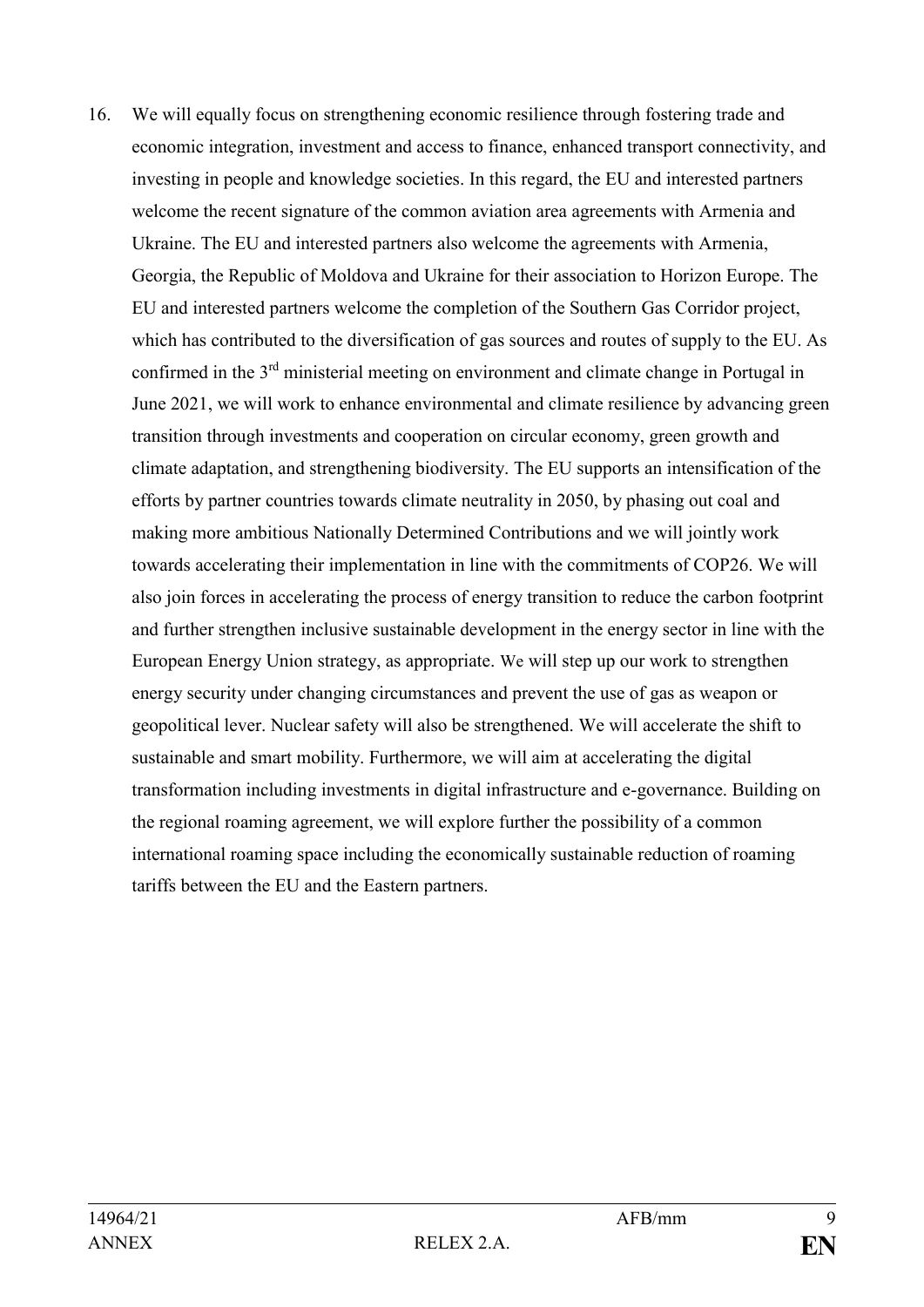#### **SOLIDARITY**

- 17. The climate crisis as well as environmental and energy challenges require urgent action from all sides. We recall that post COVID-19 socio-economic recovery and longer-term development provide an opportunity to strengthen resilience by investing in sustainable connectivity and accelerating green and digital transitions within a whole of economy approach, leaving no one behind. We commit to do so with a view to enhancing employability and creating decent job opportunities while pursuing a transition to climate neutral, circular and resource-efficient economies by 2050.
- 18. We stand together in solidarity in the face of the COVID-19 pandemic, which represents an unprecedented challenge for our healthcare systems, economies and societies. Following the rapid Team Europe support package of over EUR 2.5 billion mobilised since 2020, we acknowledge continued commitment of the EU's and its Member States to support partner countries in addressing the pandemic, the vaccination process, to fight against anti-vaccine disinformation and to foster longer term health resilience. We welcome that more than 13 million vaccine doses were donated to partner countries via the COVAX Facility and through the EU Vaccine Sharing mechanism, and we appreciate the additional EU support under the Team Europe initiative on COVID-19 vaccine sharing for the Eastern Partnership, which is expected to boost further deliveries in the coming months. We welcome mutual recognition of the COVID-19 digital certificates in place for Armenia, Georgia, the Republic of Moldova and Ukraine, and soon for Azerbaijan, allowing for safer and easier travel to and from the EU. We call for global solidarity, intensified international cooperation and effective multilateralism to contain, mitigate and overcome the pandemic and its consequences, which combined with the continuation of vaccination efforts, also through contributing to global vaccine equity and effective vaccine campaigns, are essential to defeat the virus.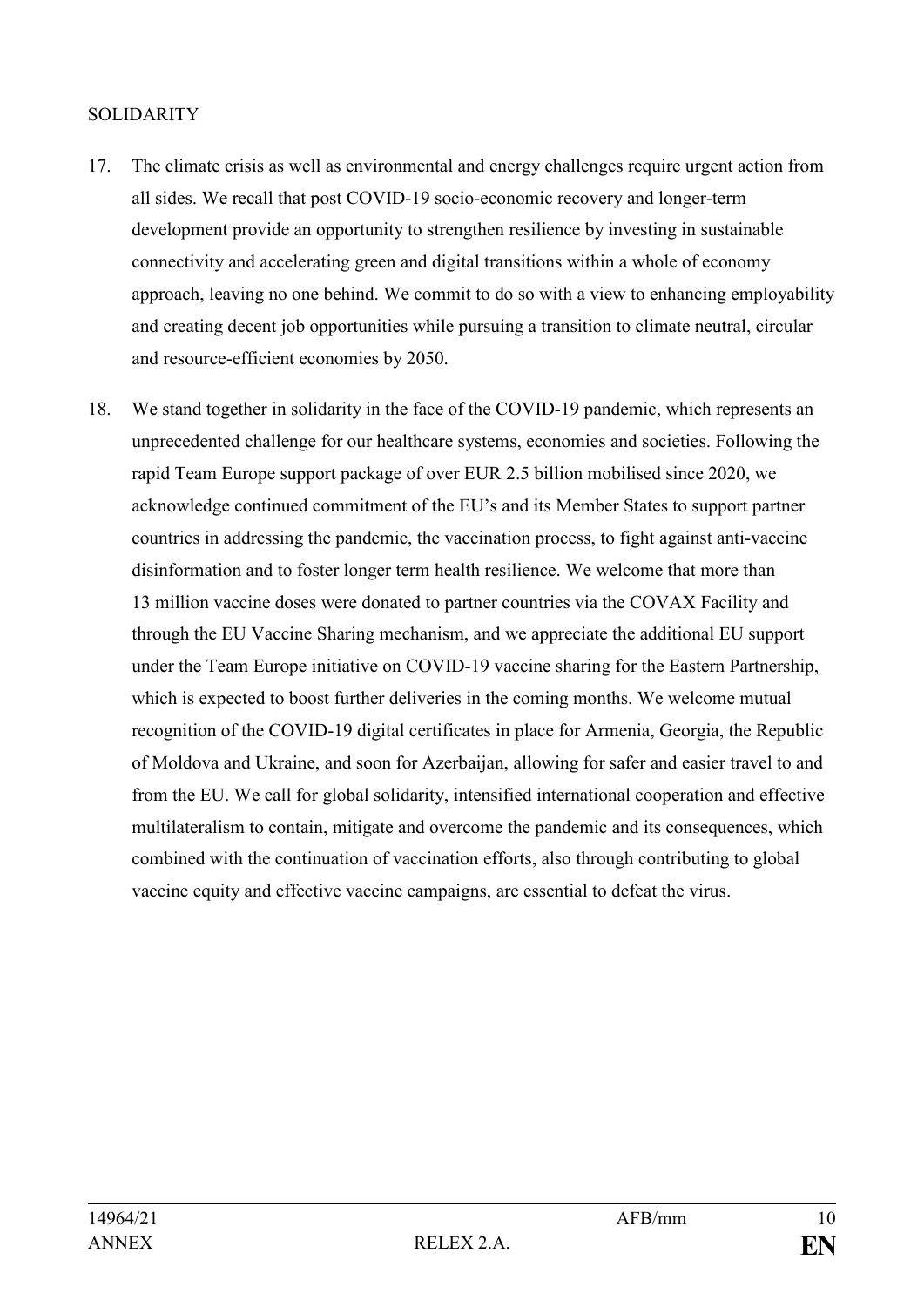#### JOINT OWNERSHIP

- 19. We call for strengthened joint ownership and reaffirm the importance of inclusive engagement of all parts of the society, highlighting the necessity of further engaging with civil society, in particular with the young people, and by promoting gender equality, tolerance and intercultural dialogue. Engagement with civil society, including through the Eastern Partnership Civil Society Forum, and broadened outreach and targeted support to grassroots civil society organisations and social partners, remains an integral part of this partnership. We confirm the importance of the multilateral dimension of the Eastern Partnership cooperation and call for further work to improve the current architecture in order to adjust to the new priorities and to make it more flexible and efficient. We welcome and wish to further encourage the role of the Euronest Parliamentary Assembly, the Conference of Regional and Local Authorities for the Eastern Partnership (CORLEAP) as well as of other key stakeholders including the Eastern Partnership Civil Society Forum and welcome a more systematic engagement with think tanks and European and International Financial Institutions.
- 20. We look forward to the next Eastern Partnership Summit in 2023, which will be the first milestone for the evaluation and review of the implementation of the new generation of priorities and targets.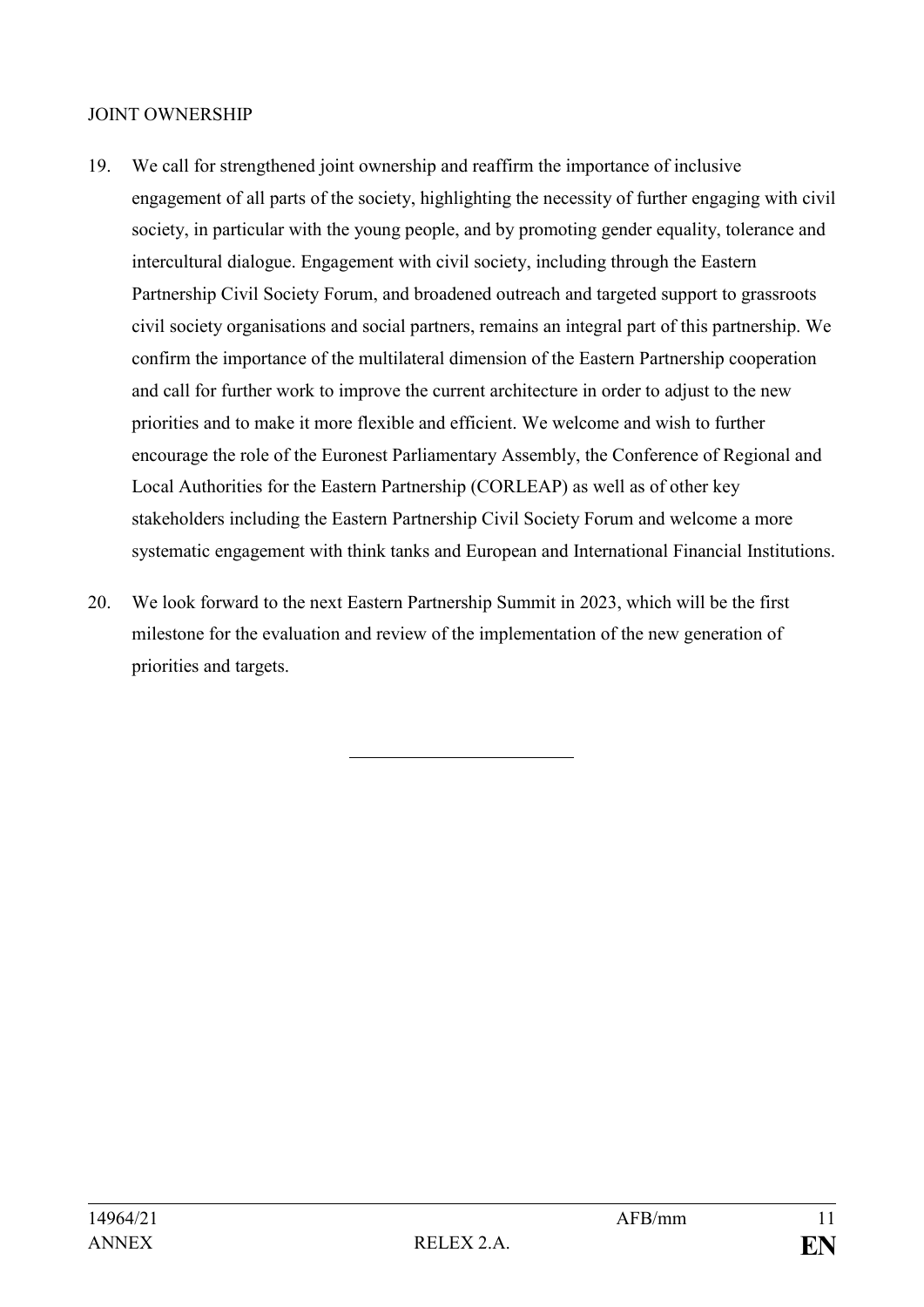#### **Post-2020 Eastern Partnership priorities**

As stipulated in paragraph 14 of the Joint Declaration, this annex summarises policy objectives and targets for the post-2020 Eastern Partnership agenda on the basis of the Joint Communication 'Eastern Partnership policy beyond 2020: Reinforcing resilience – an Eastern partnership that delivers for all'**[2](#page-11-0)** ,the Joint Staff Working Document 'Recovery, resilience and reform: post 2020 Eastern Partnership priorities'**[3](#page-11-1)**, and as a result of the comprehensive consultation with and contributions from Member States, Eastern partner countries and other Eastern Partnership stakeholders.

These policy objectives and targets are structured around two pillars: 1) governance and 2) investment (to be supported by the economic and investment plan with country specific flagship initiatives to be taken forward with each of the partner countries). This comprehensive agenda based on the respect for democracy, human rights and fundamental freedoms, and gender equality will be supported through the EU's tools and modalities of support, including the Neighbourhood, Development and International Cooperation (NDICI) – Global Europe instrument.

A streamlined architecture for the multilateral cooperation within the Eastern Partnership will monitor the implementation of the joint recovery, resilience and reform agenda in a results-oriented, comprehensive and systematic manner. The implementation of the future agenda will ensure joint ownership and commitment as well as complementarity with bilateral priorities. It will be tailored to the needs and interests of each partner country in line with principles of the Eastern Partnership policy. Proposed targets are indicative and based on estimations and past performance.

#### **1. Governance pillar**

The proposed agenda under the governance pillar includes following priorities and actions:

<span id="page-11-0"></span><sup>-</sup>**<sup>2</sup>** JOIN (2020) 7 final, 18.3.2020

<span id="page-11-1"></span>**<sup>3</sup>** SWD (2021)186 final, 2.7.2021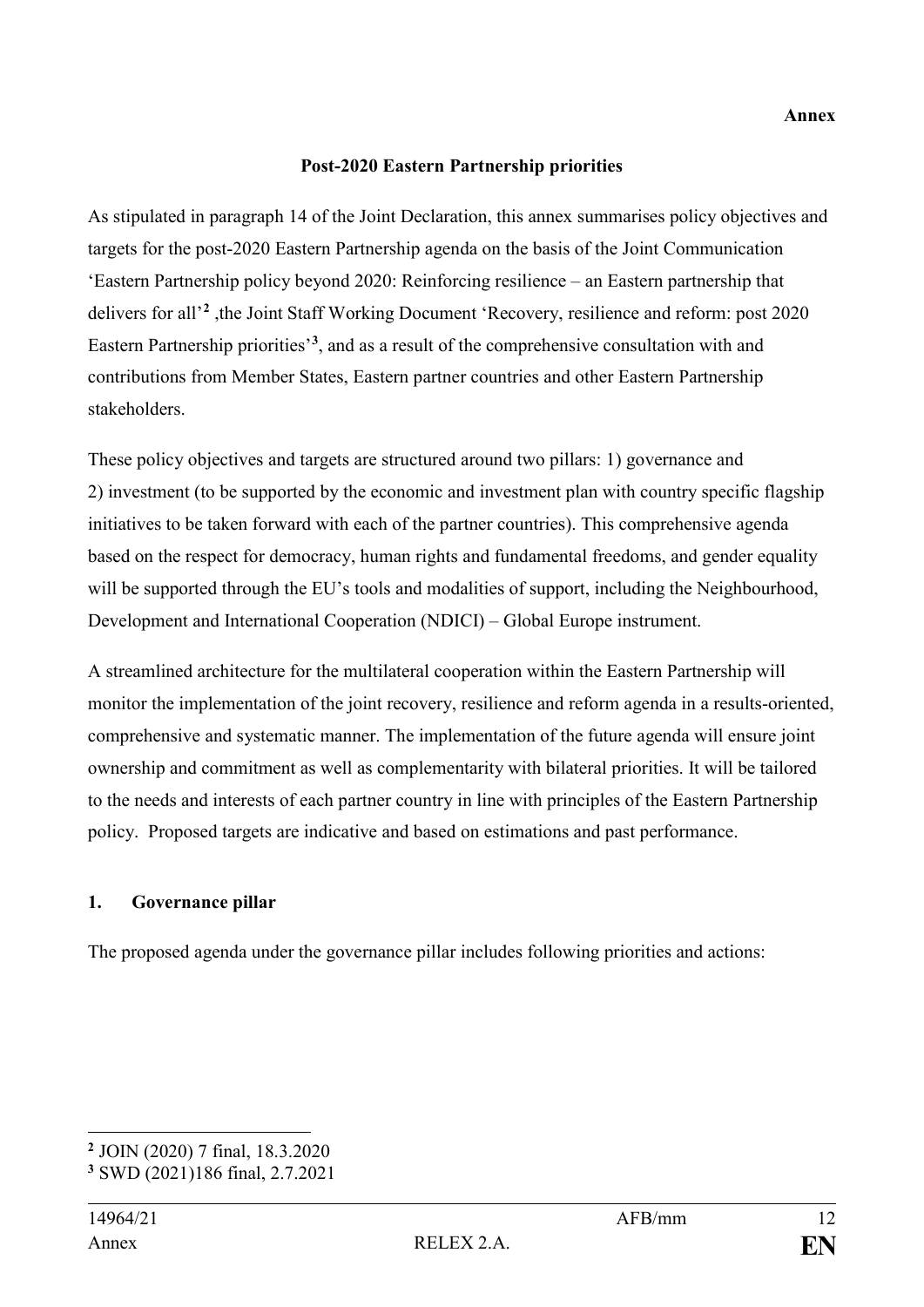# **Together for accountable institutions, the rule of law and security**

- 1. Good governance at all levels is key to people's confidence in their governments. The rule of law, successful anti-corruption policies, the fight against organised crime, and strengthened security are the backbone of functioning inclusive and participatory democracies and strong and resilient societies. They are significant preconditions for a sustainable economic and social development of partner countries.
- 2. As regards judicial reform, the focus will be on aligning partner countries' justice systems and legislative frameworks with European standards to ensure transparent, independent, accountable, efficient and professional delivery of justice to citizens. Improved measurement, monitoring and reporting on justice reform, the safeguarding of the autonomy of prosecution services, the improvement of case management, and the establishment or consolidation of independent training institutions will contribute to this goal.
- 3. To achieve accountable, transparent and efficient public administration at all levels the establishment of an Eastern Partnership Academy for Public Administration and the stepping up of the EU's job-shadowing scheme are both envisaged, along with the promotion of gender equality and equal access to resources through systematic gender mainstreaming and genderresponsive budgeting. Decentralisation efforts empowering local and regional selfgovernment will be supported. The governance, transparency and accountability of public finances will be strengthened. Producing and disseminating independent, reliable, comparable and gender-sensitive and sex-disaggregated statistics will support partner countries with evidence-based policy-making.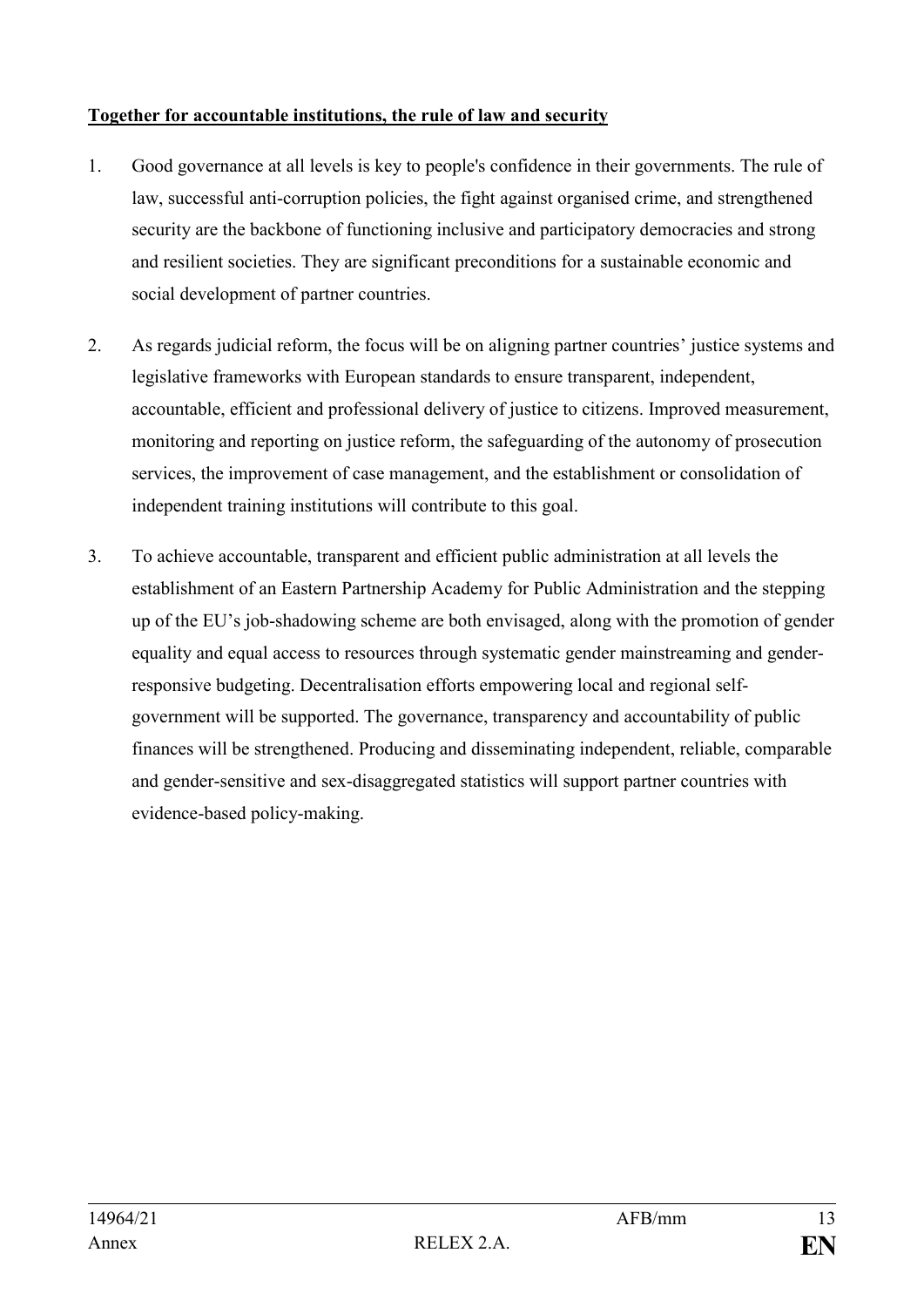- 4. The verifiable declaration of assets by the public officials is a major target in tackling fraud, corruption and economic crime. Strategic, legal and institutional frameworks will be developed and further consolidated to prevent and combat fraud and corruption in line with European and international standards, including the obligations undertaken under the UN Convention against Corruption. Public procurement quality will be improved by adopting legislation in line with EU standards and implementing mechanisms for greater transparency and public scrutiny. Robust and efficient financial investigation, anti-money-laundering, asset recovery and beneficial ownership frameworks are needed. Swift and effective cooperation between partner countries and relevant EU bodies, such as Eurojust, Europol, the European Public Prosecutor's Office and the European Anti-Fraud Office will be encouraged.
- 5. As regards combating organised crime and strengthening security, cooperation and information exchange with relevant EU bodies on law enforcement, emergency response, drugs and drug addiction will be enhanced, and threat assessment capability will be improved. Common security challenges and threats will be addressed, including through the European Multidisciplinary Platform Against Criminal Threats (EMPACT); moreover, the serious and organised crime threat assessment (SOCTA) methodology will be introduced and applied as appropriate, and national drug observatories and early warning systems will be set up or consolidated. Efforts to tackle trafficking in human beings will be stepped up with particular attention to women and children. The capability to fight the large-scale smuggling of all goods will be improved, with a particular focus on organised crime and product security.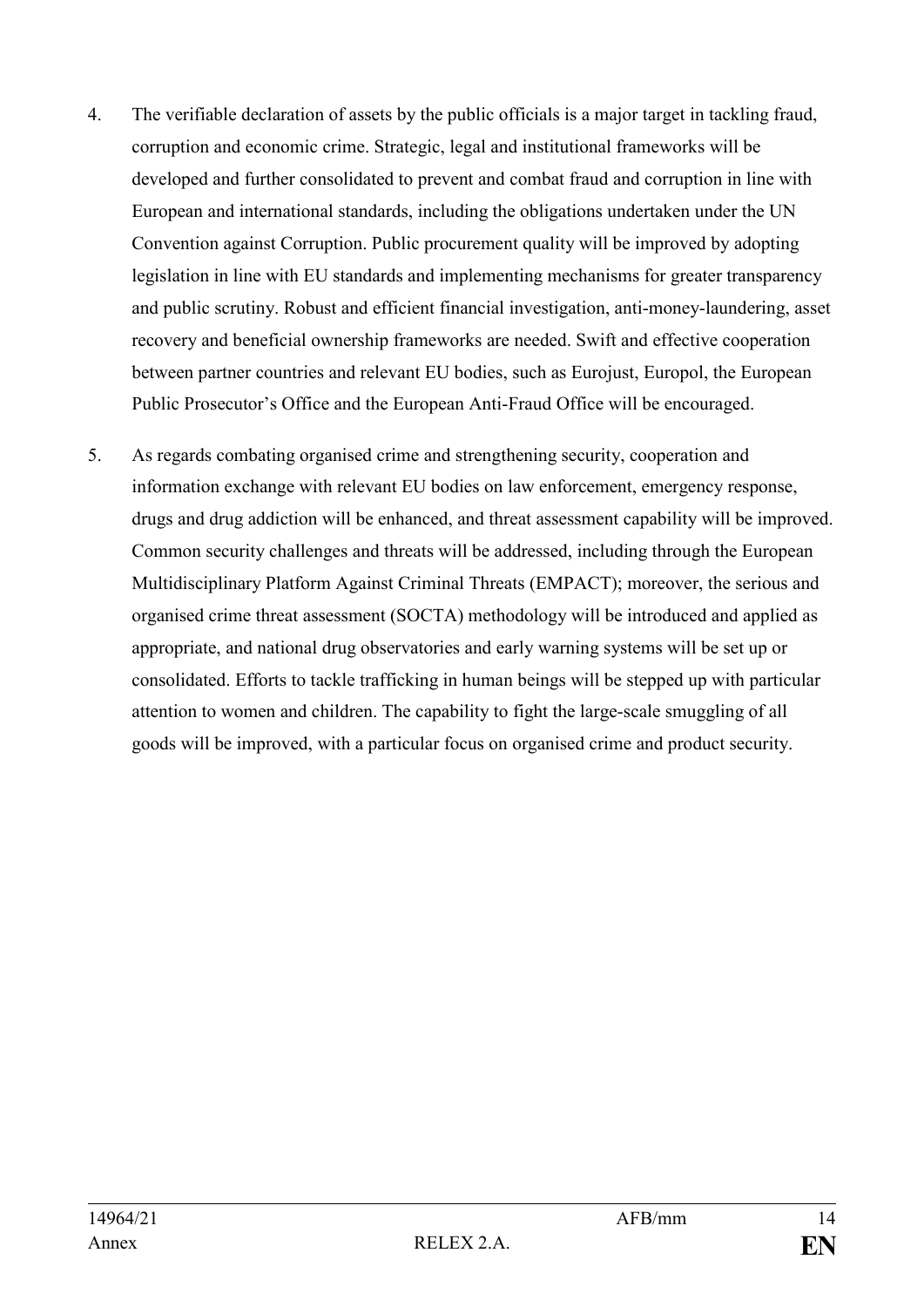- 6. The promotion of the peaceful settlement of unresolved conflicts, conflict prevention, and confidence building and reconciliation efforts will be supported. Assistance to conflictaffected populations will be strengthened, along with the role of women and young people in peacebuilding. Security cooperation and dialogues and practical Common Security and Defence Policy (CSDP) cooperation will also be strengthened in line with the civilian CSDP compact, as well as partners' contributions to the European civilian and military missions and operations, and support from the European Peace Facility (EPF) as appropriate. Exchanges of experience and knowledge-sharing between the EU and partner countries will be facilitated; furthermore, training opportunities and capacity-building on countering hybrid threats and cybersecurity will be provided, possibly including table-top exercises with interested partners. Continued cooperation on civil protection and disaster risk management through the EU Civil Protection Mechanism will be key to enhance prevention of, preparedness for, and response to natural and man-made disasters.
- 7. As regards cyber resilience and cybercrime, a strengthened framework for identifying and assessing hybrid threats is the key target, along with strengthening partners' capacities to tackle cybercrime and increase cyber resilience, with the Council of Europe's Budapest Convention as a baseline. This will be accomplished through improving alignment with EU legal, institutional and cybercrime policy frameworks, running training programmes on cybercrime and electronic evidence, doubling cybercrime-relevant operations involving partner countries and introducing Europol's internet organised crime threat assessment methodology, where appropriate.

# **Together for resilient, gender-equal, fair and inclusive societies**

8. The promotion of an enabling environment for civil society, including social partners, will entail EU support to 2,500 local civil society organisations and support provided in new areas such as social innovation, social economy and social entrepreneurship. Particular support will be given to organisations operating outside capitals, in conflict-affected regions in local languages, and women's organisations. The number of Young European Ambassadors will be doubled, networking between national youth councils and other representative youth organisations enhanced, and cultural cooperation and intercultural dialogue strengthened.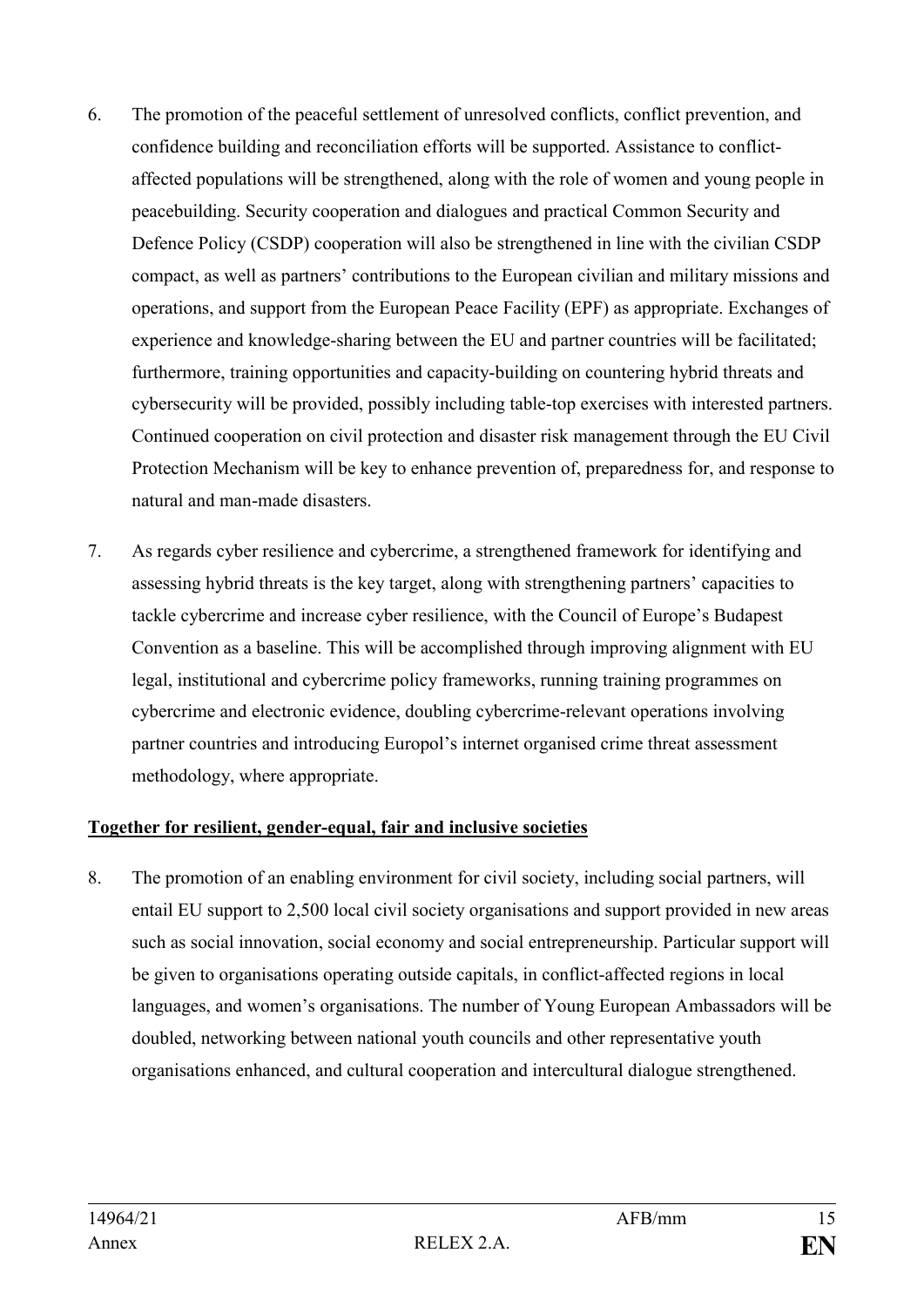- 9. Independent media outlets that produce diverse high quality and fact-based content, including in national and local languages, will be supported by the EU with the aim to hold governments to account and help the countering of disinformation. An improved regulatory environment for independent, reliable and credible media will also be promoted. Skills in media, information, and digital literacy, and critical thinking skills will be enhanced in order to protect people against disinformation.
- 10. Pluralist, inclusive, participatory and representative democracy in line with OSCE and Council of Europe standards will be promoted, parliamentary oversight improved, political pluralism fostered and the digital challenges to democratic processes addressed.
- 11. In terms of protection of human rights, in line with the case law of the European Court of Human Rights, human rights will be robustly defended, which includes recognising that they are universal, indivisible, and interdependent and must be applied without any form of discrimination. In this context, the role of human rights defenders in the upholding of human rights will be recognised and protected. Timely execution of the judgments of the European Court of Human Rights will be crucial. The legal frameworks for protection of minorities should be safeguarded and further developed. Furthermore, taking note of the Joint Communication of the European Commission and the High Representative on the third Gender Action Plan (GAP), gender equality and women's empowerment will be promoted in all policy areas including measures to unleash the potential of women in the labour force, tackling occupational and sectoral segregation and closing the gender pay gap. Female entrepreneurs will receive more training opportunities and 40% of all EU-supported SME loans will target women-led companies. Almost all EU investments will have an important gender equality objective. The Council of Europe's Istanbul Convention on violence against women remains open for accession. Regarding the respect of rights of persons belonging to national minorities – as enshrined in UN and Council of Europe conventions and related protocols – substantive dialogue with representatives of persons belonging to minorities and close cooperation with the Venice Commission on the related legislation will be pursued.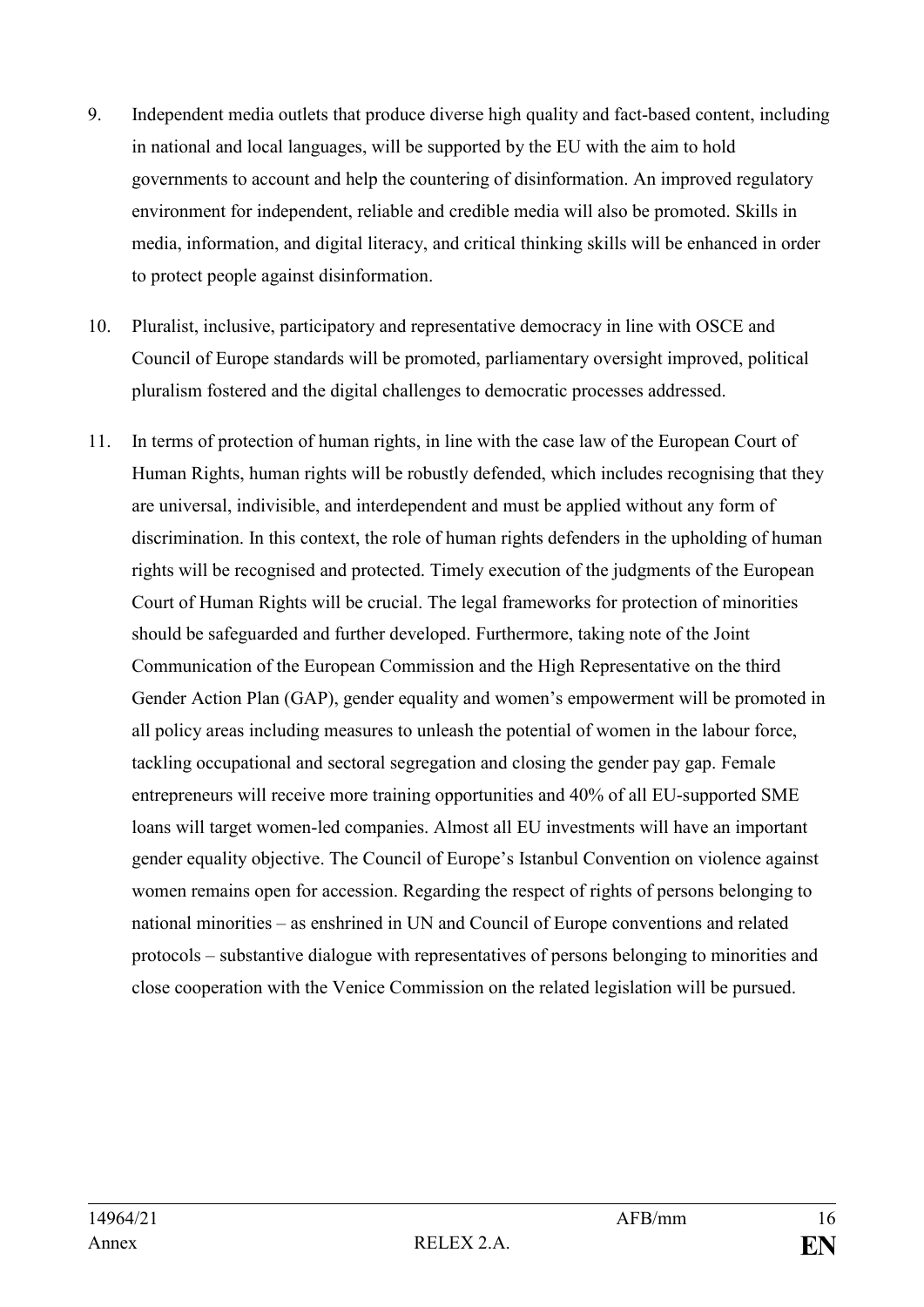- 12. On mobility, existing visa free regimes should continue to operate effectively ensuring the continuous implementation of the visa liberalisation benchmarks. New visa liberalisation dialogues could be considered where conditions are met. Implementation of agreements on visa facilitation and on readmission with relevant partners should be ensured. Tackling the challenges related to migration, including fighting irregular migration and addressing the issue of unfounded asylum applications will be pursued, as well as enhancing return and readmission and promoting legal migration, including through migration and mobility partnerships, in line with national competences. Capacity building will be strengthened including through cooperation with EU agencies, notably the European Border and Coast Guard Agency. In this vein, effective and integrated border management will be strengthened. We aim at fostering linkages between migration and development, as well as at advancing the partner governments' institutional capacity and policies for effective migration governance while ensuring bilateral and multilateral coordination between countries of origin, transit and destination, in line with national competences, to ensure protection of migrant workers, promote effective integration of migrants and harness the potential of in-/-out migration to advance sustainable development in line with SDGs.
- 13. Beyond immediate support to cope with the COVID-19 pandemic, work on health resilience will include improving health systems to improve affordability and access to health. The aim is to have 850,000 health workers vaccinated and/or benefit from improved therapeutics, equipment and working conditions. Cooperation on digital vaccine certificates will be improved and readiness to deal with health emergencies increased.

# **Strategic Communication**

14. Strengthened campaigns will enhance coherent EU branding in the local context at all levels, and support will be given to partner country strategic communication capabilities, in particular helping them to tackle disinformation through providing citizens with truthful and accurate information. Engagement with targeted multiplier audiences and increased engagement with young people will boost outreach.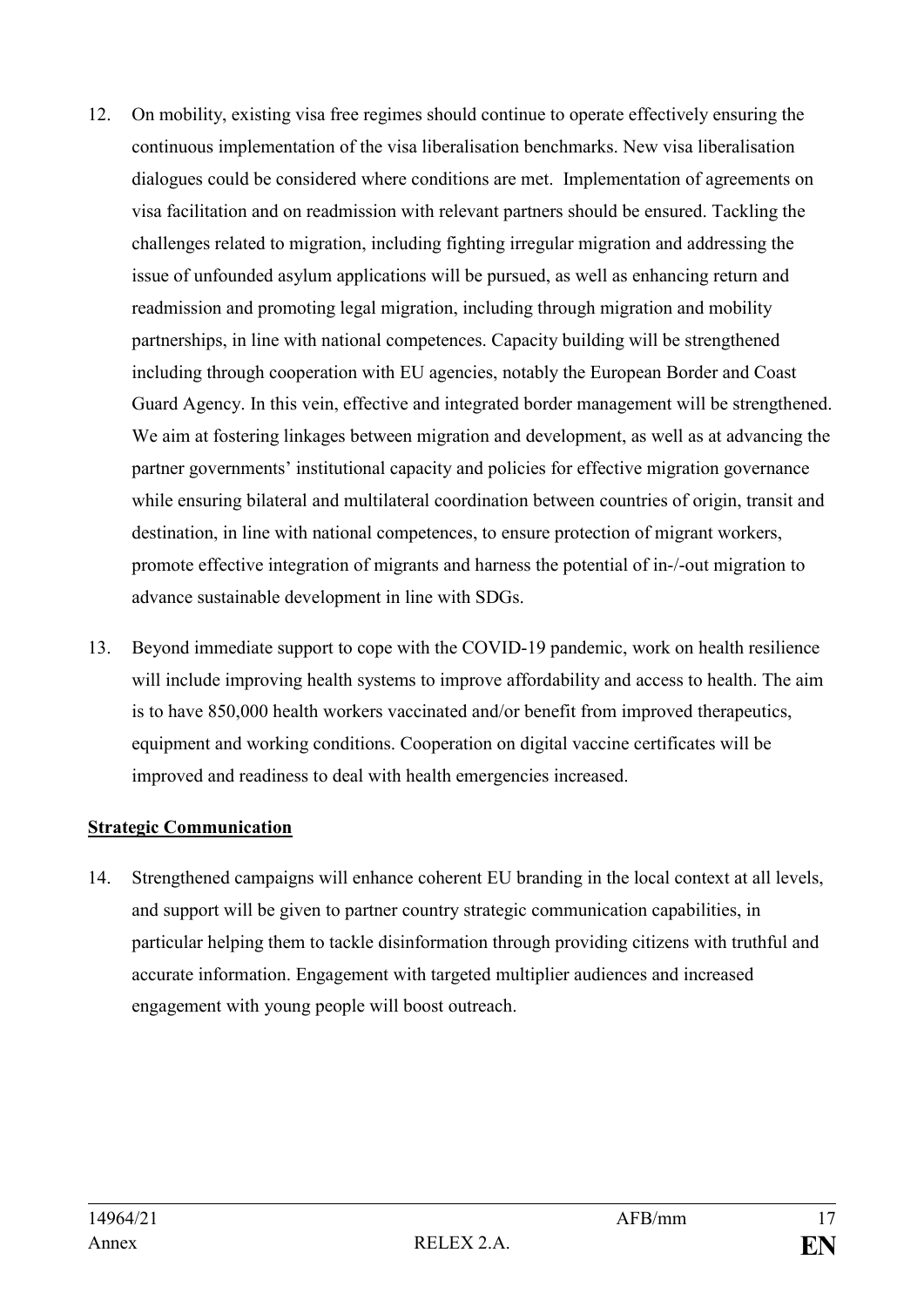15. The Eastern Partnership will deepen exchanges at all levels, including parliaments (through Euronest), local and regional authorities (through CORLEAP) and civil society, particularly through the Eastern Partnership Civil Society Forum.

# **2. Investment pillar**

The proposed agenda under the Investment pillar will be underpinned by an Economic and Investment plan for the region including a set of flagship initiatives for each of the partner countries, and will support post-pandemic recovery using specific EU tools, including blending and guarantees.

It includes the following priorities and actions:

## **Together for resilient, sustainable and integrated economies**

- 16. Triggering the much-needed post-COVID-19 socio-economic recovery and in parallel catering to the dual green and digital transition, the aim is to create economic opportunities, ensuring prosperity and decent work for all.
- 17. As regards trade and economic integration, priority will be given to strengthening the business environment, and facilitating trade and investment, embracing the opportunities of the green and digital transformations. Continued support will be provided to accelerate the implementation of the deep and comprehensive free trade areas (DCFTAs) and other trade arrangements, and to further deepening economic integration with and among the partner countries, with a view to develop sustainable supply chains. Working together on proofs of origin, authorised economic operator programmes and accession to the Common Transit Convention for interested partner countries as well as promoting good governance in taxation, in particular transparency and exchange of information and fair taxation, and supporting a stronger international role of the euro will be key. In this regard, the EU will continue supporting interested partner countries' efforts to meet the criteria to join the Single Euro Payments Area (SEPA). Support of financial markets development will be provided to interested partners.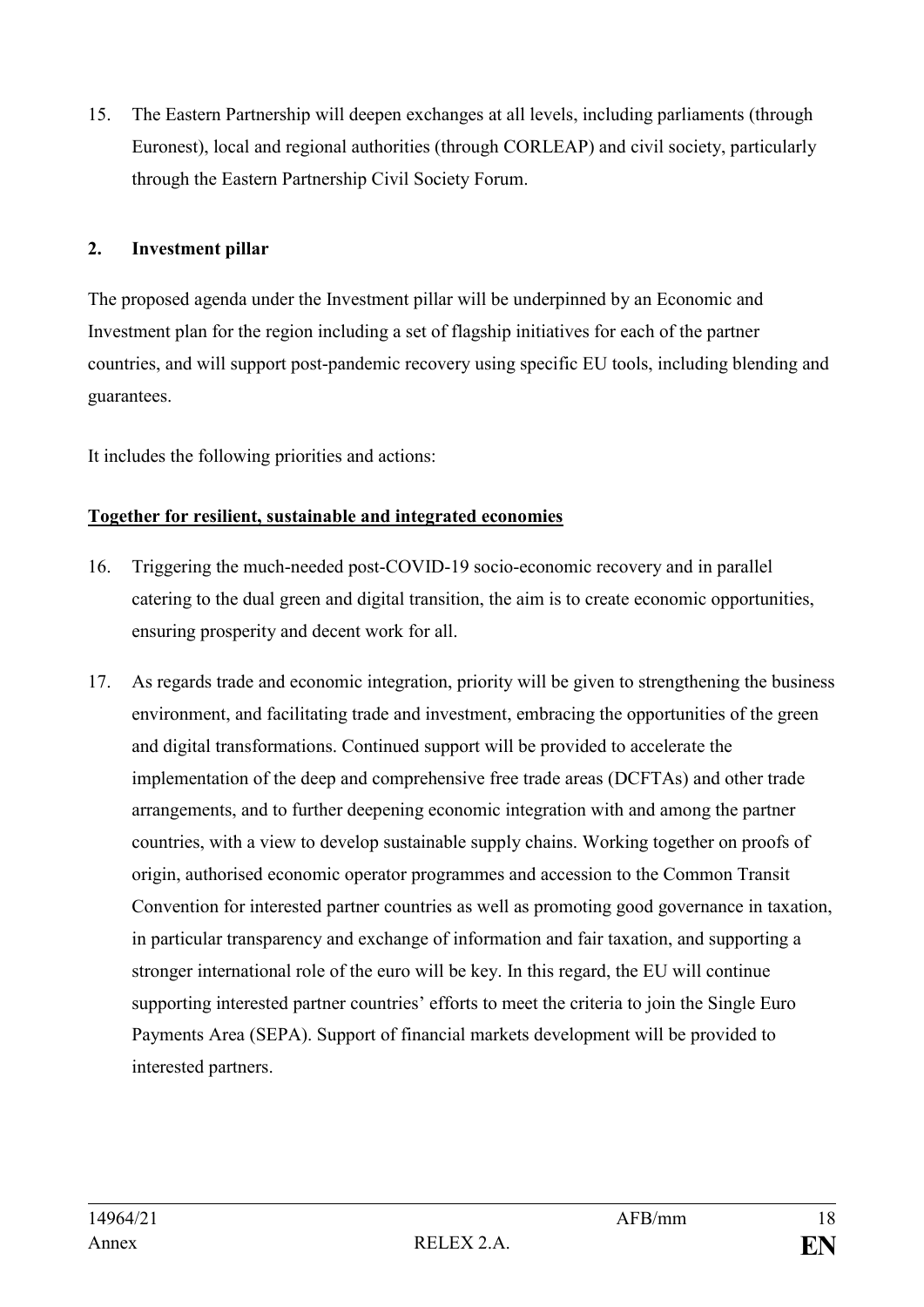- 18. In the area of investment and access to finance, the focus will be on improving access to finance for Small and Medium Enterprises (SMEs) through the provision by the EU of EUR 1 billion of local currency financing, and support to 500,000 SMEs. In addition, investments of EUR 500 million of equity will be provided by the EU to help SMEs, strengthen the startup ecosystem, sustain economic development, promote women's entrepreneurship, create quality jobs, and pursue the green and digital transitions. Supporting structural reforms, improving economic and labour market governance, attracting foreign direct investment by supporting sound investment environment, promoting international labour standards, reducing corruption and increasing economic resilience will be key in this regard.
- 19. Strengthening engagement outside capital cities will unleash the economic potential of rural and coastal areas, including by investing in the sustainable agri-food production, creating better opportunities for agricultural lending, supporting diversification of activities, promoting smart specialisation, and a more efficient use of resources and limiting emissions. Support for at least 50 municipalities will help them to respond better to complexity, adapt to uncertainty and climate change, and improve resilience.
- 20. Sustainable, rules-based and secure transport interconnectivity will be enhanced through the completion of extended indicative core TEN-T network covering all modes of transport (road, rail, air, maritime and waterborne, including inland waterways), and investments to upgrade 3,000 km of priority roads and railways along the extended TEN-T network, with the aim of completing it by 2030. It will be conducted in line with EU standards and in a way that is climate-proof and limits environmental damage, in view of driving economic development, regional integration, trade and mobility. Interconnectivity will also be enhanced through completing the network of common aviation agreements and cooperating on aviation, maritime and road safety, notably through the setting up of a regional road safety observatory. Climate neutral energy transition of partner countries will be supported in order to increase energy security by diversifying from oil and gas imports and decarbonising the energy systems through investments in renewable energy and enhanced energy efficiency and by encouraging energy market integration based on sound legislation with a view to ensure security of supply in the region. Modernisation of national gas transmission systems will be pursued in this context.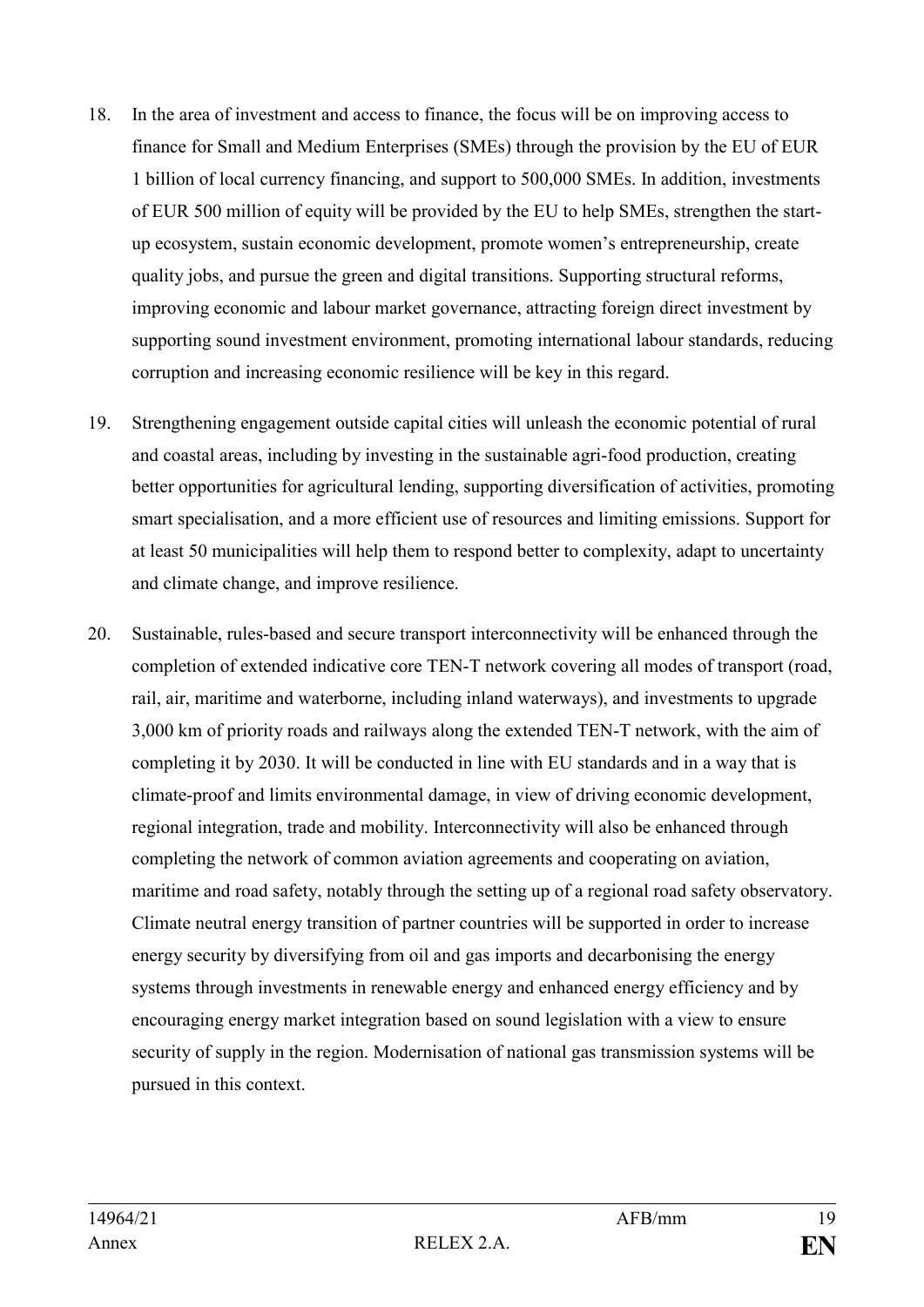21. Investing in people and knowledge societies will be continued and further strengthened with the provision of 70,000 individual mobility opportunities for students and staff, researchers, young people and youth workers. Education reform will remain a strategic priority. Modernisation and innovation efforts at all levels of education and training will be pursued. This includes structured cooperation between EU and partner countries' universities, VET institutions and youth organisations, as well as the promotion of youth employment, employability, entrepreneurship and skills, including addressing brain drain. Support for the implementation of the Eastern Partnership European school in Georgia will be continued. Support for culture and creative industries will be continued. Investing in Research and Innovation (R&I) including through policy reforms, increasing gross R&I expenditure and supporting the green and digital transitions through smart specialisation strategies and technology transfer will be key.

#### **Together for environmental and climate resilience**

- 22. The EU will work together with the partner countries to transform the region into fair and prosperous societies, with modern, resource-efficient, climate neutral, circular and competitive economies, while increasing their environmental and climate resilience, including through more sustainable use of natural resources and decarbonisation.
- 23. To improve people's health and wellbeing the focus will be on reducing pollution by monitoring and improving air quality in 300 cities, and on further progressing towards universal access to clean water and sanitation with another 3 million people gaining access to safe water services. Environmental information will be improved and environmental assessment of urban development plans undertaken. Public awareness of green and climate change issues, and involvement in environmental initiatives, will be boosted.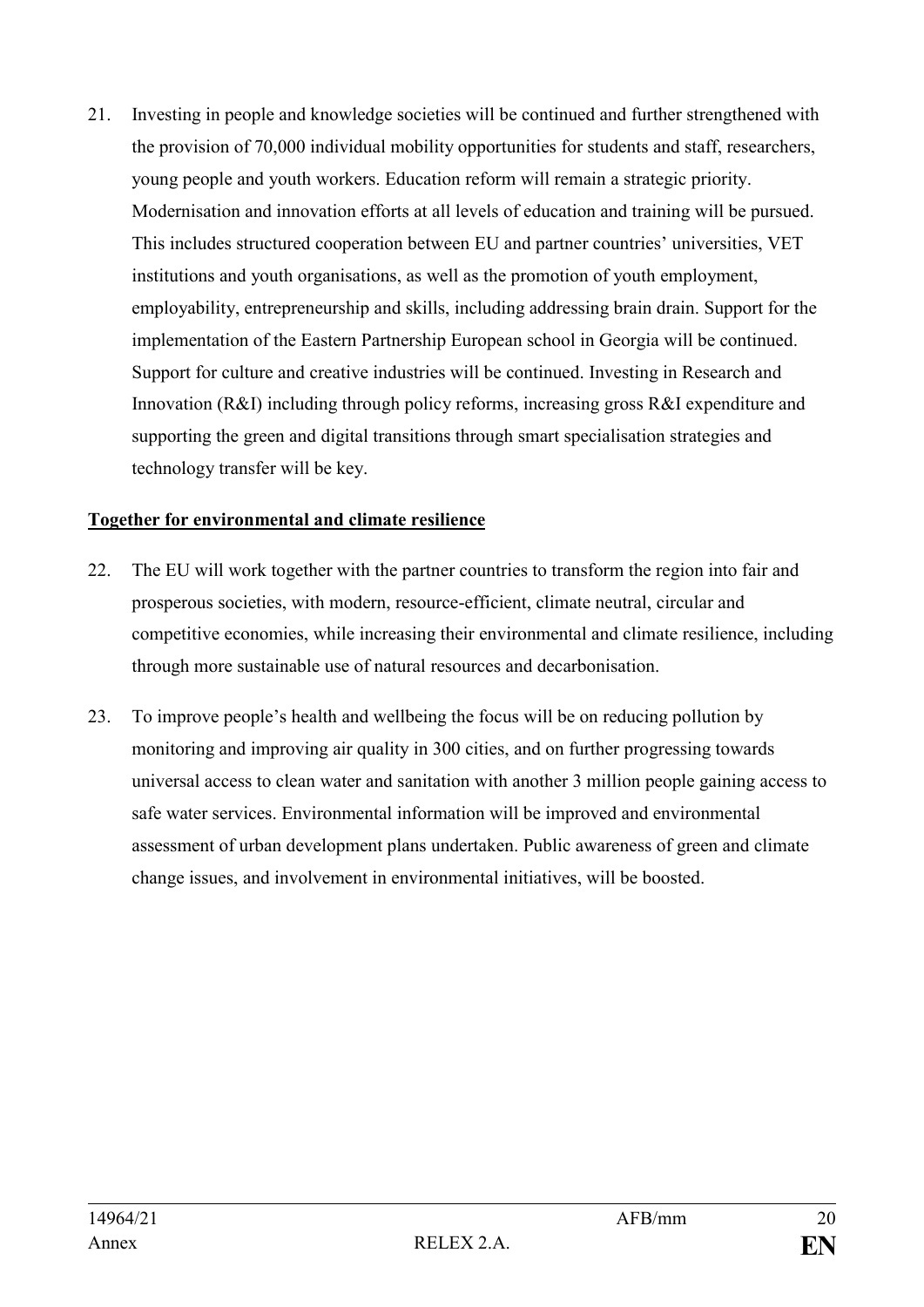- 24. With an aim to support the circular economy and accelerate green recovery and growth, climate policies and green investment will be strengthened with EU assistance, in line with the European Green Deal, and environmental governance improved with a view to achieving climate neutrality by 2050 and scaling up adaptation to climate change. The EU will support the adoption by partner countries of national mid-century Low-Emissions Development Strategies by COP27. The EU is ready to consider supporting partner countries in introducing effective carbon emissions reduction schemes and/or carbon pricing policies aligned with those of the EU, including in the context of the future Carbon Border Adjustment Mechanism (CBAM). Further cooperation related to the implementation of the Sendai Framework for Disaster Risk Reduction will be pursued. The EU will promote the Sustainable and Smart Mobility strategy, the Farm to Fork strategy and just transition including of mining-dependent regions. Innovative climate and green financing will be scaled up and more systematic environmental assessments undertaken. EU product and eco-innovation policies will be strengthened, waste management improved and recycling increased.
- 25. To preserve biodiversity and strengthen the economy's natural assets base, water management will be supported including in the transboundary context by further alignment with the EU Water Framework Directive and relevant international standards. Protected areas will be extended and connected, forest management improved, and maritime administration around the Black Sea will be strengthened including through capacity building in maritime safety and designation of the Black Sea as an emissions control area.
- 26. In terms of strengthening energy security, the transition to climate neutral energy systems will be supported and energy efficiency promoted. The target is to reduce by at least 20% the energy consumption of 250,000 households. Large-scale comprehensive renovations and capacity building in line with energy-efficiency standards will contribute to this goal. The full potential of renewable energy needs to be realised. The functioning of energy markets will be improved, legislative and regulatory frameworks strengthened, and sustainable regional energy infrastructure capacity developed. The highest level of nuclear safety needs to be ensured. Regional cooperation on renewable hydrogen economy will be supported.